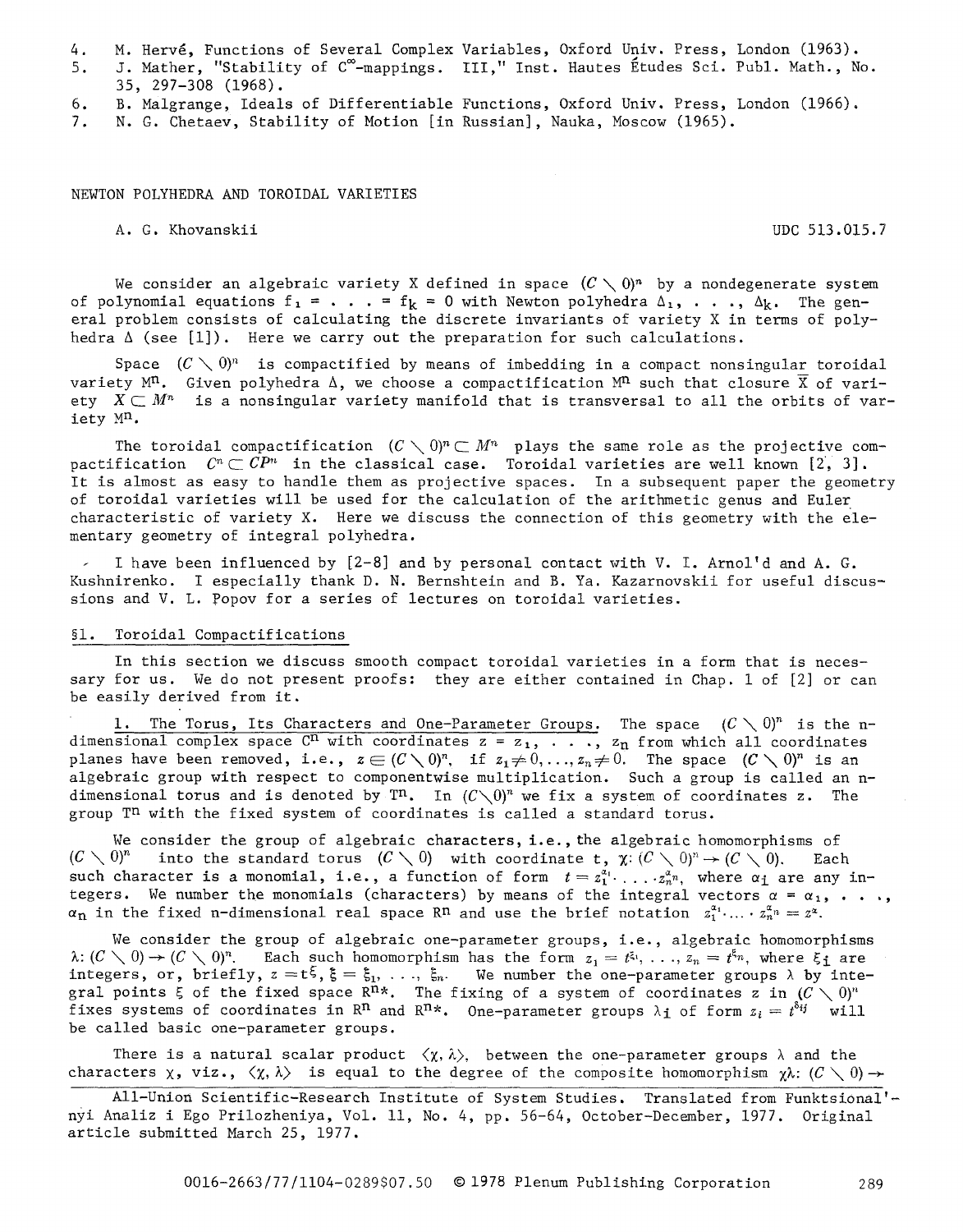$(C \searrow 0)$ . In the coordinates this product has the standard form  $\langle(\alpha_1, \ldots, \alpha_n), (\xi_1, \ldots, \xi_n)\rangle =$  $\sum a_i \xi_i$ . Therefore, the scalar product  $\langle \chi, \lambda \rangle$  can be extended to spaces R<sup>n</sup> and R<sup>n\*</sup>. From this point the elements of space  $R^n$  will be called vectors and the elements of space  $R^n*$  covectors.

2. Isomorphisms of Standard Tori. Now let  $T^n$  be another standard torus, located in space  $\overline{C_1^n}$  with coordinates  $u = u_1, \ldots, u_n, u \in T^n$  for  $u_1 \neq 0, \ldots, u_n \neq 0$ .

We consider an algebraic isomorphism  $\phi$  of torus T<sup>n</sup> into torus  $(C\,\smallsetminus\,0)^n$ .  $\phi\colon\thinspace T^n\to (C\,\smallsetminus\,0)^n$ . In the coordinates such an isomorphism is written by the equations  $z_i = u_1^{a_{1i}} \cdots u_n^{a_{ni}}$ , where  $A = \alpha_{ij}$  is an integral matrix and  $|\det A| = 1$ . Conversely, for each such matrix A we can write an isomorphism  $\varphi$ . With each isomorphism  $\varphi$  we associate a cone  $\sigma$  in space  $\mathbb{R}^n$ \*.

Definition. A simple cone in R<sup>n\*</sup> is a cone  $\sigma$  consisting of linear combinations  $\sum c_i \xi_i$ of covectors  $\xi_1, \ldots, \xi_n$  with nonnegative real coefficients  $c_i \geq 0$ , if the covectors  $\xi_1$ are integral and form a basis in the integral lattice of space Rn\*.

Let covectors  $\xi$ <sup>i</sup> number the images  $\mu_i = \varphi \lambda_i$  of the basic one-parameter groups  $\lambda_i$  of the standard torus T<sup>n</sup> under the isomorphism  $\varphi$ . We associate with isomorphism  $\varphi$  the simple cone generated by covectors  $\xi_1$ .

Conversely, for a given simple cone  $\sigma$  it is possible to generate an isomorphism  $\varphi$ :  $T^n\to (C\,\setminus\,0)^n$  (to within isomorphisms  $\kappa$ :  $T^n\to T^n$  that renumber the coordinates). For this, it is necessary simply to number the minimal integral covectors  $\xi_1$  on the edges of cone  $\sigma$ and form a matrix A from them. Integral points  $\xi$  of cone  $\sigma$  have a simple meaning. These points label precisely those one-parameter groups  $\lambda(t)$  along which the coordinate functions ui of point  $\varphi^{-1} \lambda(t)$  remain bounded as  $t \to 0$ . A basic role is played by the one-parameter groups  $\mu_i$  labeled by covectors  $\xi_i$ . Along such one-parameter groups  $z = \mu_i(t)$  and along their shifts  $z = z_0 \mu_i(t)$ ,  $z_0 \in (C \setminus 0)^n$ , function  $u_i$  is proportional to t, while the remaining functions  $u_j$ ,  $j \neq i$ , remain nonzero constants.

3. The Compactification Associated with the Isomorphisms. Suppose that we are given a finite family of isomorphisms  $\varphi_m$  of a standard torus  $T^n \subset \overline{C_1^n}$  into the torus  $(C \setminus 0)^n$ .

Definition. A completion of space  $(C \setminus 0)^n$ , compatible with the family  $\varphi_m$ , is an analytic variety M" containing  $(C \searrow 0)^n$ , such that 1) the isomorphisms  $\varphi_m : T^n \to (C \searrow 0)^n$  are extendible to regular imbeddings  $\phi_m : C_1^{\sim} \to M^n,$  2) the regions  $U_m = \phi_m(C_1^{\prime\prime})$  cover all of M<sup>n</sup>.† A compact completion is called a compactification.

No more than one completion  $M<sup>n</sup>$  is compatible with a family of isomorphisms  $\varphi_m$ . Frequently, there are no such completions at all.

A finite set of simple cones  $\{\sigma_m\}$  is called admissible if distinct cones intersect only along the faces. An admissible set gives a regular decomposition of space R<sup>n\*</sup> if  $|| \sigma_m =$  $R^{n*}$ .

THEOREM. Completion  $M<sup>n</sup>$  compatible with isomorphisms  $\varphi_m$  exists if and only if the corresponding set of cones  $\{\sigma_m\}$  is admissible. The completion is compact if and only if  $\|\sigma_m =$  $R^{n*}$ .

This theorem makes it possible to associate with each regular decomposition of space  $R^{n*}$  a compact variety  $M^n$ . We describe its simplest properties. In regions  $U_m$  the mapping  $\varphi_m : C_1^n \to M^n$  gives a local system of coordinates. The imbedding  $(C \setminus 0)^n \to M^n$  is a birational isomorphism. The inverse mapping in the coordinates of region  $\texttt{U}_\texttt{m}$  coincides with rational mapping  $\phi_m : C_1 \to (C \,\setminus\, 0)$  . The action of torus  $(C \,\setminus\, 0)^n$  on itself can be extended to manifold  $M<sup>n</sup>$  (therefore, manifolds  $M<sup>n</sup>$  are called toroidal). Under the action of the torus,  $M<sup>n</sup>$  is decomposed into a finite number of orbits. Regions U<sub>m</sub> are made up of orbits. Under the mapping  $\varphi_m^{-1}: U_m \to C_1^n$  the orbits correspond to the coordinate planes in  $C_1^n$ , with the smallest coordinate planes omitted. Each orbit is a torus of dimension  $\leqslant n$ . The closure of each orbit is a smooth toroidal variety of the same dimension. The basic role for us is played by the orbits of dimension  $\mathsf{n}-1$ . There exists a one-to-one correspondence between orbits  $T^{n-1}_\alpha$  of dimension n  $-$  1 and minimal integral covectors  $\xi_\alpha$  on the edges of a regular decomposition of Rn\*. Closures  $O_{\pmb{\alpha}}$  of orbits  $\Gamma^{{\bf n}^-}_\sigma$  are transversally intersecting hypersur-

#We frequently denote by one letter functions and their extensions and restrictions.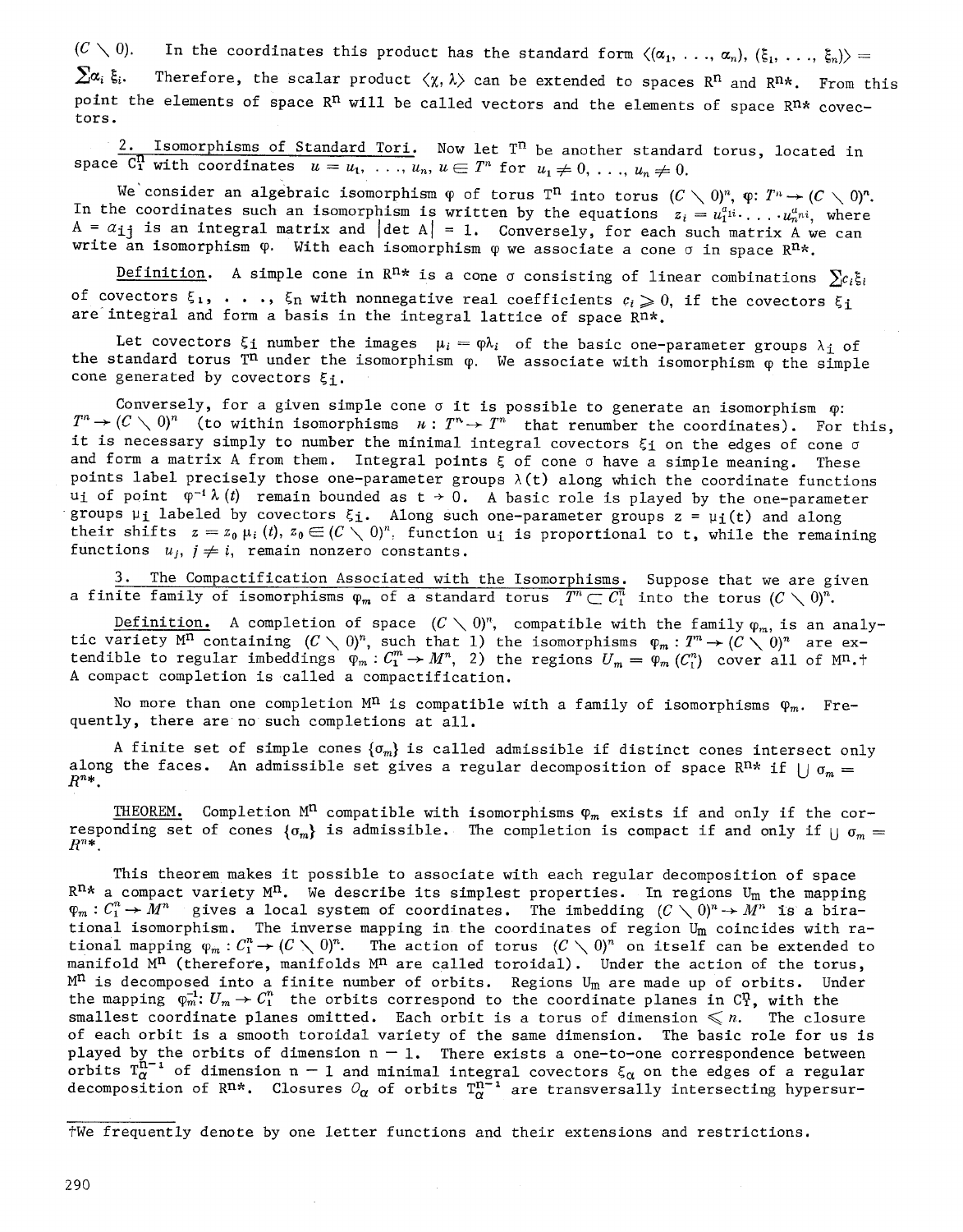faces in  $M^n$ ,  $M^n = (C\setminus 0)^n \cup_{\alpha^*} O_{\alpha^*}$  The order of the zero of a meromorphic function f:  $M^n \to C$  on  $O_{\alpha}$  is equal to the order of the zero of the function  $f(z_0 \mu_\alpha(t))$  at the point t = 0. Here  $z_0$  is a general point in  $(C\setminus 0)^n$  and  $\mu_\alpha$  is the one-parameter group labeled by covector  $\xi_\alpha$ .

4. Integral Polyhedra  $\Delta$ , Their Support Functions  $\lambda$ , and Sufficiently Full Varieties  $M<sup>n</sup>$ . An integral polyhedron  $\Delta$  is a convex polyhedron in  $R<sup>n</sup>$  with vertices at integral points. In the course of this paper we encounter only such polyhedron. The support function  $l \wedge$  is the function on R<sup>n\*</sup> defined by  $l_{\Delta}(\xi) = \min \langle \xi \cdot x \rangle$ . Suppose that we are given a finite set of  $x \in \Delta$ 

polyhedra  $\Delta_i$ . We say that a regular decomposition of space R<sup>n\*</sup> into simple cones is sufficiently fine for the set of polyhedra if the support functions of all the polyhedra are linear on each cone of the decomposition. The corresponding toroidal variety  $M<sup>n</sup>$  will be called sufficiently full for the polyhedra  $\Delta_1$ . By the methods of Chap. 1 of [2], it is not hard to prove that for any finite set of polyhedra  $\Delta_i$  there is a sufficiently fine decomposition. Moreover, this decomposition can be chosen so that the corresponding sufficiently full variety Mn is projective.

### §2. Resolution of Singularities

 $\mathbf{u} = \mathbf{a}^*$ 

 $\bar{z}$ 

1. Nonsingular Systems of Functions. For each polyhedron  $\Delta\subset R^n$  and covector  $\xi$  we define the polyhedron  $\Delta^{\xi}$  to be the face of the polyhedron  $\Delta$  on which the function  $\langle \xi \cdot x \rangle$  attains a minimum (in particular,  $\Delta^0 = \Delta$ ).

A Laurent polynomial  $f:(C\setminus 0)^n\to C$  is defined to be a finite linear combination of characters, i.e.,  $f(z) = \sum_{\alpha} z^{\alpha}$ .

The Newton polyhedron  $\Delta(f)$  of a Laurent polynomial f is defined to be the convex hull of the points  $~\alpha\in$   $K$ ", for which  $c_{\alpha}\neq 0.$  For each Laurent polynomial f and covector  $\xi$  we define the Laurent polynomial  $~f^{\xi},~~f^{\xi} = ~ \sum_{}^{} c_a^{} \tau^a$  (in particular, f $\zeta_{}^{} = ~ f$ ).

Definition. We say that a system of Laurent polynomials  $f_1, \ldots, f_k$  is nonsingular for its Newton polyhedra  $\Delta_1$ , ...,  $\Delta_k$ , if for any covector  $\xi \in R^{n*}$  the following condition (5) holds: for any solution z of system  $f_1^{\xi} = ... = f_k^{\xi} = 0$ , in  $(C \setminus 0)^n$ , differentials  $df_i^{\xi}$  are linearly independent in the tangent space to point z.

THEOREM (Resolution of Singularities). The condition of nonsingularity holds for almost all systems f<sub>1</sub>, ..., f<sub>k</sub> with the polyhedra  $\Delta_1$ , ...,  $\Delta_k$ . If the condition of nonsingularity holds and the variety  $M<sup>n</sup>$  is sufficiently full for the polyhedra  $\Delta_1$ , ...,  $\Delta_k$ , then closure  $\overline{X}$  of variety  $X\subset M^n$  is a nonsingular variety that is transversal to the orbits of variety  $M^n$ .

For the proof we need one auxiliary assertion. Let  $C_1^n$  be an n-dimensional complex space, C<sub>I</sub> the set of its coordinate planes (of which there are  $2^n$ ), and  $\pi_I: C^n_I \to C_I$  the set of projections.

 $\texttt{Association.}\quad \texttt{Let} \quad g: C_1^\circ \to C^\circ \quad \texttt{be an analytic mapping.} \quad \texttt{With it we associate the } 2^\texttt{ii}$  mappings  $g\pi_I: (C \searrow 0)^n \to C^n.$  It is asserted that almost every point  $c \in C^\pi$  is noncritical for all mappings g $\texttt{T}_1$ . For such a point c the variety g  $^{\star}$ (c) is nonsingular in C $^{\star}_\texttt{+}$  and transversal to all the coordinate planes.

The first part of the assertion follows from Sard's lemma, and the second part is easily checked.

We proceed to the proof of the theorem. Let  $\{\sigma_m\}$  be a sufficiently fine decomposition of space Rn\* and M<sup>n</sup> the variety corresponding to it. We take some cone  $\sigma_m$  of the decomposition. We show that conditions ( $\xi$ ) hold almost always for  $\xi \in \sigma_m$  and that their satisfaction guarantees the nonsingularity of variety X and the transversality of variety  $\overline{X}$  to the orbits lying in chart  $U_m \subset M^n$ .

Let  $\hat{f}_i(u)$  be the Laurent polynomial obtained from  $f_i(z)$  by the substitution  $z = \varphi_m(u)$ . and  $\alpha_1$  its Newton polyhedron. The polyhedron  $\alpha_1$  has a vertex  $\alpha_1$  on which all the coordinate functions attain a minimum: this follows from the condition of linearity of support function  $l_{\Delta_1}$  on cone  $\sigma_m$ . Function  $\bar{f}_i(u)\cdot u^{-a_i} = \tilde{g}_i(u)$  is thus a polynomial with nonzero free term. Let  $g_i(u) = \tilde{g}_i(u) - c_i$ , where  $c_i$  is the free term of polynomial  $g_i(u)$ . On the torus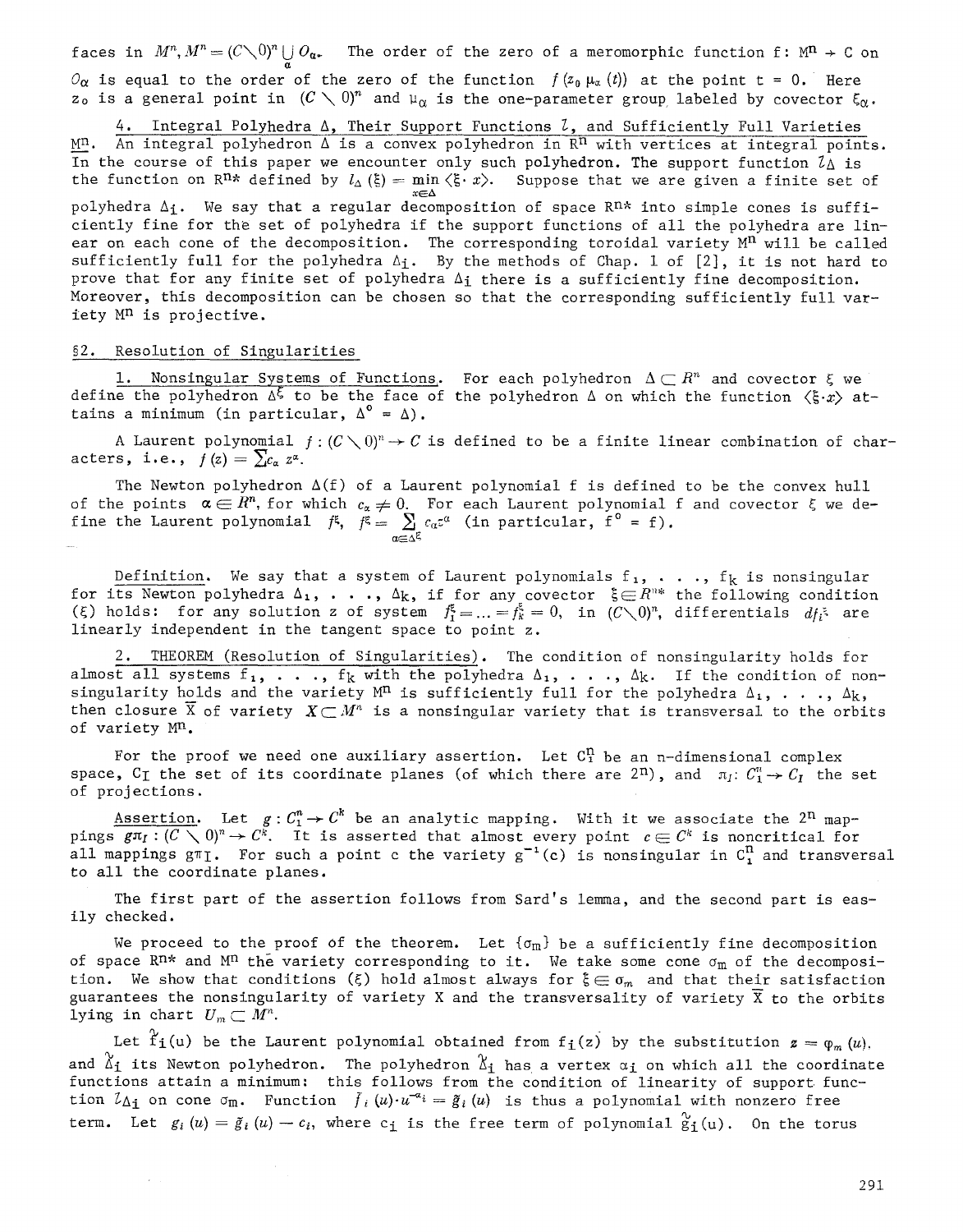$u_1 \neq 0, \ldots, u_n \neq 0$  the system of equations  $f_1 = \ldots = f_k = 0$  can be written in the form gi(u) = c $\cdot$ . The theorem now reduces to the auxiliary assertion for the mapping g: C $^{\prime\prime}$   $\rightarrow$  C $^{\prime\prime}$ , defined by ci = gi(u). Condition (ξ) coincides for  $\mathbf{x} \in \sigma_m$  with the condition that the point c is not critical for one of the mappings  $gr_H : (C \setminus 0)^n \to C^k$ .

Remarks. I. It is clear from the theorem that the variety X is nonsingular in the general case. The singularity of variety X lies in its noncompactness, and we resolve this singularity.

2. It is clear from the proof that we can attain nonsingularity of the system by changing the coefficients of only the monomials corresponding to the vertices of the Newton polyhedra.

3. Singular systems have real codimension not less than 2. Therefore, it is possible to pass continuously from any nonsingular system to any other in such a way that the variety  $\overline{X}$  always remains smooth and transversal to the orbits of the variety  $M^n$ . Many invariants of the variety X do not change under such a deformation: e.g., its differential type and the Euler characteristics with coefficients in certain sheaves do not change. Therefore, all the invariants of this kind depend on the Newton polyhedra  $\Delta_1$ , ...,  $\Delta_k$  and do not depend on the specific choice of a nonsingular system of polynomials  $f_1, \ldots, f_k$ .

4. The local behavior of the system of functions  $f_1, \ldots, f_k$  around the point 0 in  $C<sup>n</sup>$  is determined on the whole by the parts of the Newton polyhedra  $\Delta_1$ , ...,  $\Delta_k$  that are turned to the point zero. These parts are called Newton diagrams (see [9, 10] for a similar definition). The definition of nonsingularity can be carried over directly to systems of functions with given Newton diagrams. Here it is necessary to require that the condition  $(5)$  holds for all covectors  $\xi$  with positive coordinates. The theorem on resolution of singularities also carries over to the local case with the help of a suitable toroidal variety. Here it is necessary to take a sufficiently fine decomposition of the positive octant in  $R^{n*}$ . We note that the subject of Newton polyhedra began precisely from local problems: from the rich empirical material and conjectures of V. I. Arnol'd and the first results of A. G. Kushnirenko.

# §3. Objects Associated with a Laurent Polynomial f and a Polyhedron  $\Delta$ under a Toroidal Compactification

1. General Notation. Let M be a compact analytic variety and D a divisor of it. Associated with the divisor D we have the sheaf  $\Omega\{D\}$  of germs of meromorphic functions on M: a germ  $g\in\Omega$   $\{D\}$ , if the germ g $\varphi$  is holomorphic, where  $\varphi = 0$  is the local equation of the divisor D. For the divisor D a one-dimensional analytic fibering V is constructed in the standard way. The fibering V with the indicated divisor D is denoted by {D}. The sheaf of holomorphic sections of the fibering V is denoted by  $W$ . The sheaf of germs of sections  $N$  and the sheaf of germs of meromorphic functions  $\Omega\{D\}$  are isomorphic. The one-dimensional Chern class  $c_1V$  of fibering  $\{D\}$  is realized by the divisor D (we denote by one letter the divisor D and the class of two-dimensional cohomologies that is dual to it). We denote by K the one-dimensional canonical fibering on M. The sheaf  $~\Omega~\{D\} \otimes K\;$  of germs of sections of the fibering  ${D}$   $\otimes$   $K$  is isomorphic to the sheaf of germs of meromorphic differential forms of highest degree on M with coefficients in the sheaf  $\Omega\{D\}$ .

2. Now let  $f:(C \setminus 0)^n \to C$  be an arbitrary Laurent polynomial. For this f we construct the Newton polyhedron  $\Delta(f)$  and its support function  $l_{\Delta}: R^{n*} \to R$ . We now fix an arbitrary toroidal compactification M<sup>n</sup> of space  $(C\diagdown 0)^n$ . The function f can be extended meromorphically to space  $M^n$ , since imbedding  $(C\diagdown 0)^n\rightarrow M^n$  is a birational equivalence.

In the first place we are interested in the divisor D that is the closure in  $M^n$  of the divisor in  $(C \setminus 0)^n$ , defined by the equation f = 0, and the sheaves  $\Omega$  { $mD$ },  $\Omega$  { $mD$ }  $\otimes$  K associated with it.

We define the divisor  $D_{\infty}$  characterizing the behavior of the function f "at infinity." Let  $O_{\pmb{\alpha}}$  be the closure in M<sup>n</sup> of the (n - 1)-dimensional orbit  $T^*_\pmb{\alpha}$  ,  $M^n=(C\diagdown\bigcup_\alpha U^a\bigcup_\alpha O_\pmb{\alpha}.$  Divisor  $D_{\infty}$  is the sum of the hypersurfaces  $O_{\pmb{\alpha}}$ . The hypersurface  $O_{\pmb{\alpha}}$  appears in divisor  $D_{\pmb{\omega}}$  with multiplicity k if the function f has a pole of multiplicity k on this hypersurface, and with multiplicity -k if f has a zero of multiplicity k.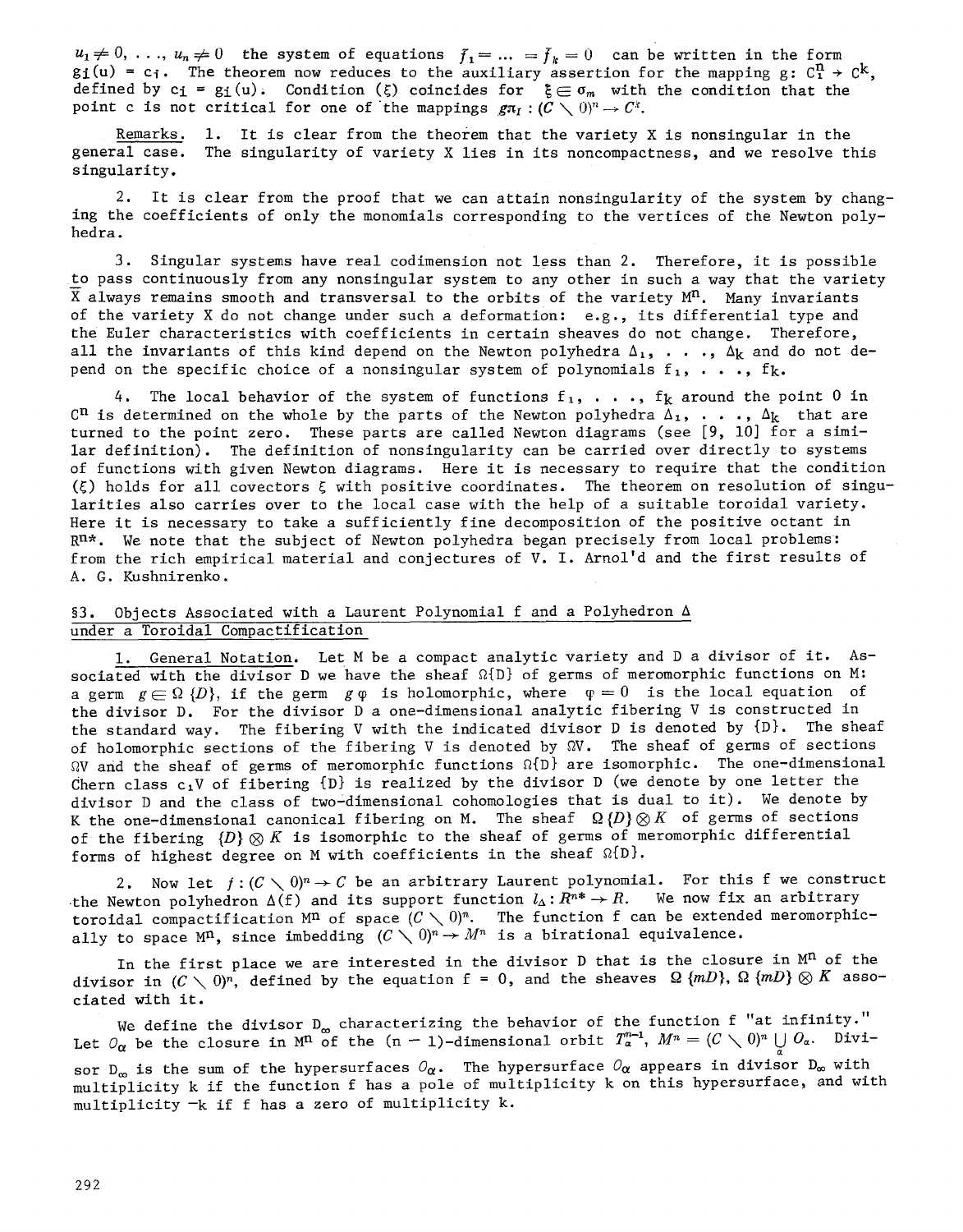The Divisors D and D $_{\infty}$  are Linearly Equivalent. Indeed, divisor D  $-$  D $_{\infty}$  is the divisor of the meromorphic function  ${\sf t}$ . The passage from the "curvilinear" divisor D to the "rectilinear" (i.e., consisting of orbits) divisor  $D_{\infty}$  is basic for what follows.

Since the divisors D and  $D_{\infty}$  are linearly equivalent, the same fibering V corresponds to them. The one-dimensional Chern class of the fibering V is realized by the divisor D or the divisor  $D_{\infty}$ . The sheaf  $\Omega\{D\}$  is isomorphic to the sheaf  $\Omega V$  and to the sheaf  $\Omega\{D_{\infty}\}$ .

Let  $\xi_\alpha$  be covectors corresponding to the (n  $-$  l)–dimensional orbits T $^+_n$   $^+$  of the compactification  $~M^n,~O_\alpha~=~T_\alpha^{n-1},~$  and  $~\iota~$  the support function of the polyhedron  $\Delta({\tt t})$ .

Assertion 1.  $D_{\infty} = - \sum_{i} l(k_{\alpha}) \cdot O_{\alpha}$ .

Assertion 1 is obtained by considering the asymptotic behavior of the function  $f(z_0) \mu_x$ (t) as  $t \to 0$ , where  $z_0 \mu_\alpha$  is the shifted one-parameter group  $\mu_\alpha$  corresponding to the covector  $\xi_{\alpha}$ .

It follows from Assertion 1 that the class of equivalence of the divisor D depends only on the Newton polyhedron  $\Delta$  (for a fixed compactification M<sup>n</sup>) and does not depend on the concrete choice of the function f. Therefore, we can introduce the following notation:

 $[\Delta]$  is the class of linearly equivalent divisors D corresponding to any Laurent polynomial f with  $\Delta(f) = \Delta$ ;

 $\{\Delta\}$  is the one-dimensional fibering corresponding to the class  $[\Delta]$ .

It is convenient to carry out cohomological calculations with the sheaf  $\Omega(D_{\infty})$ , which is isomorphic to the sheaf  $^{^{_{\hspace{.2mm}U\hspace{-.1mm}U\hspace{-.1mm}U\hspace{-.1mm}I\hspace{-.1mm}I\hspace{-.1mm}I\hspace{-.1mm}I}}$  . Divisor D $_{\infty}$  is made up of orbits and is invariant with respect to the action of torus T<sup>n</sup>. The sheaf  $\Omega(\mathbb{D}_{\infty})$  is hence also T<sup>n</sup>-invariant. With T<sup>n</sup>-invariant sheaves there is associated an order function j: a piecewise-linear function on covectors  $\xi$ . The definition of this function can be found in  $[2, pp. 26-27]$ . The role of the order function j lies in the fact that the cohomologies of variety  $M<sup>n</sup>$  with coefficients in a  $T<sup>n</sup>$ -invariant sheaf can be calculated only with regard to the order function j. A purely geometric algorithm for such a calculation is given in [2, pp. 42-43].

Assertion 2. On covectors  $\xi_{\alpha}$  corresponding to the  $(n - 1)$ -dimensional orbits  $T_{\alpha}^{n-1}$ functions j and  $\ell$  coincide,  $j(\xi_x) = l(\xi_x)$ . On the remaining covectors the function j is regenerated by piecewise linearity, i.e., by linearity inside each cone  $\sigma_m$  of the decomposition corresponding to the toroidal closure  $M^n$ .

Assertion 2 follows from Assertion 1 and the definition of the order function j. For sufficiently full compactifications, Assertion 2 takes a particularly simple form.

Assertion 2'. If variety  $M<sup>n</sup>$  is sufficiently full for variety  $\Delta$ , then the functions j and  $\ell$  coincide.

3. Preservation of Structure. The juxtapositions described preserve the natural structures: To the product of Laurent polynomials there correspond the sum of divisors D, the tensor product of fiberings V, the sum of divisors  $D_{\infty}$ , the sum of order functions j, the sum of Newton polyhedra  $\Delta$ , and the sum of their support functions  $l$ .

We consider the commutative semigroup  $A_n$  of convex integral polyhedra in  $R^n$  with respect to addition. This is a semigroup with cancellation, i.e., if  $\Delta_1 + \Delta = \Delta_2 + \Delta$ , then  $\Delta_1 = \Delta_2$ . Therefore, the semigroup  $A_n$  can be extended to a group  $\overline{A}_n$ . The mapping  $\Delta \rightarrow [\Delta]$ is a homomorphism of the semigroup  $A_n$  into the group of classes of linearly equivalent divisors on M<sup>n</sup> with respect to addition, and the mapping  $\Delta \rightarrow \{\Delta\}$  is a homomorphism of A<sub>n</sub> into the group of one-dimensional vector fiberings on  $M<sup>n</sup>$  with respect to tensor multiplication. Both of these mappings can be extended to the group  $\widetilde{A}_n$ . For example, the class of the divisor  $[-\Delta]$  is defined to be the class  $-[\Delta]$ , and the fibering  $\{-\Delta\}$  is defined to be  $\{\Delta\}^{-1}$ .

4. We need some definitions connected with convex integral polyhedra. Let  $\Delta$  be a kdimensional integral polyhedron lying in the n-dimensional space  $\mathbb{R}^n$ . We construct the kdimensional plane  $R^k$  in which the polyhedron  $\Delta$  lies. Points that are limit points both for the polyhedron and for its complement  $~R^k \searrow \Delta~$  are called boundary points of the polyhedron. The remaining points are called interior. We mention that for a zero-dimensional polyhedron (.) the unique point belonging to it is interior. We say that the polyhedron  $\Delta_1$  is strictly less than polyhedron  $\Delta_2$ , and write  $\Delta_1~<~\Delta_2$ , if all the points of polyhedron  $\Delta_1$  are interior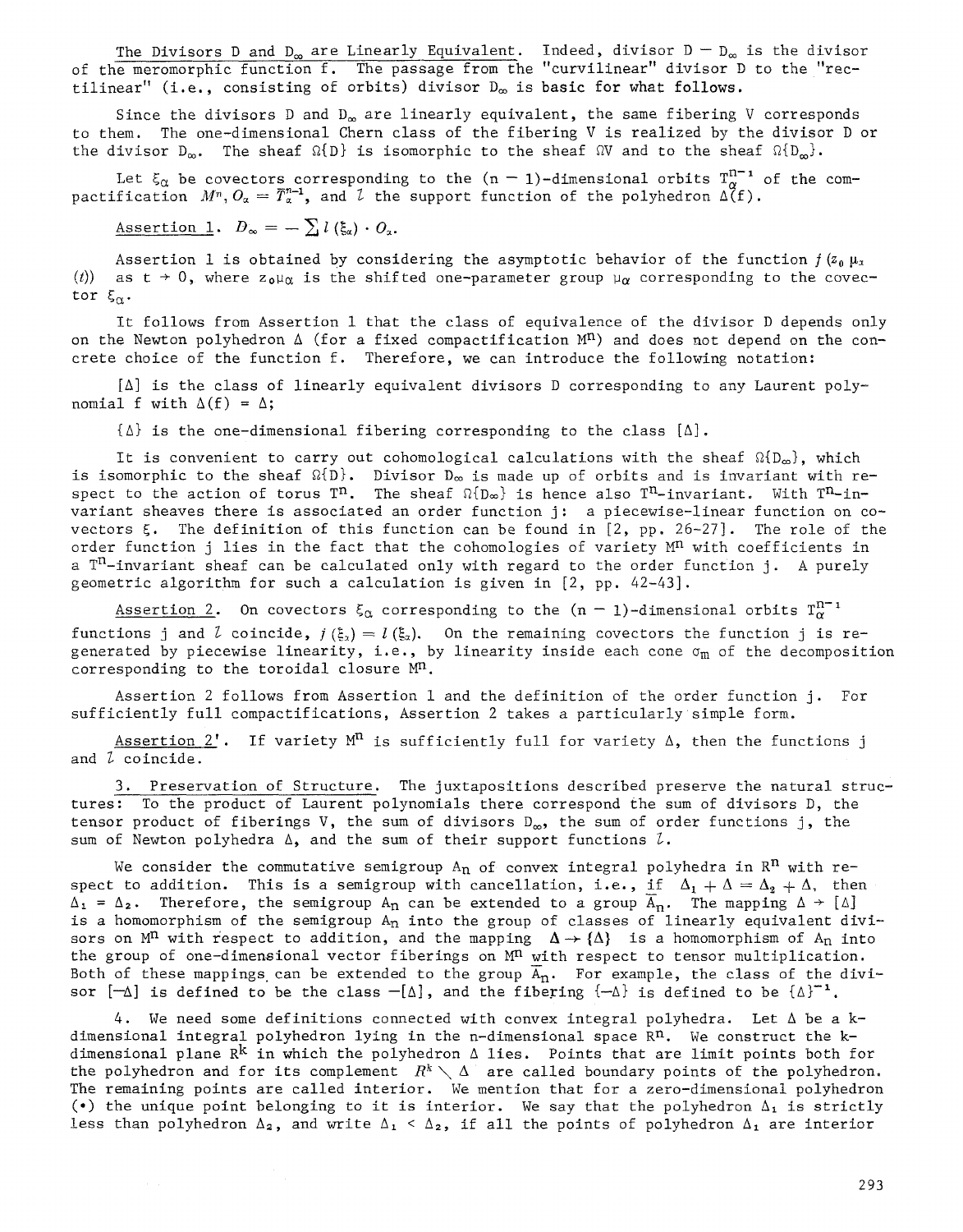for  $\Delta_2$ . We introduce more notation:  $T(\Delta)$  is the number of integral points belonging to the polyhedron  $\Delta$ , B+( $\Delta$ ) is the number of interior integral points of the polyhedron  $\Delta$ , B( $\Delta$ ) =  $(-1)^k B^+(\Delta)$ , where  $k = \dim \Delta$ .

### §4. Results of Calculation of Cohomologies and Their Geometric Consequences

1. Let  $\Delta$  be a convex integral polyhedron,  $M^n$  a toroidal compactification of  $(C\setminus 0)^n$ . that is sufficiently full for  $\Delta$ , and K the canonical fibering on  $M^n$ . Further, let f be any Laurent polynomial with Newton polyhedron  $\Delta$ , and D,  $D_{\infty}$  the corresponding divisors.

Assertion 1.

1. dim  $H^{i}(M^{n}, {D_{\infty}}) = \begin{cases} T(\Delta) & \text{for } i = 0, \\ 0 & \text{for } i > 0. \end{cases}$ 

2. The sections in  $H^0(M^n, {D_\infty})$  are precisely the Laurent polynomials P for which  $\Delta$  (P)  $\subseteq \Delta$ .

Assertion 2.

- 1. dim  $H^i(M^n, {D_\infty} \otimes K) = \begin{cases} 0 & \text{for } i \neq \text{codim } \Delta \\ B^+({\Delta})~\text{for } i = \text{codim } {\Delta}. \end{cases}$
- 2. For polyhedra  $\Delta$  of full dimension n(codim  $\Delta = 0$ ) the sections in  $H^0(M^n,\{D_\infty\}\otimes K)$

are precisely the differential forms  $\omega$  of the form  $\omega=P\cdot \frac{dz_1}{z_1}\wedge\ldots\wedge \frac{dz_n}{z_n}$  with Laurent polynomials P for which  $\Delta(P) < \Delta$ .

Assertions 1 and 2 are not hard to get from the geometric algorithm for calculation of cohomologies with coefficients in a  $T<sup>n</sup>$ -invariant sheaf and in the sheaf of its differentials according to the order function  $j$  (see  $[2]$ ). In our case we are dealing with the sheaf  $\Omega~\{D_{\infty}\},$  the sheaf of its differentials  $\Omega~\{D_{\infty}\}\otimes K$ , and the order function j that is equal to the support function  $\lambda$  of the polyhedron  $\Delta$ .

We are interested also in the sheaves  $\Omega$  { $-D_{\infty}$ } and  $\Omega$  { $-D_{\infty}$ }  $\otimes$  K. The cohomologies with coefficients in these sheaves can be calculated at once from the Assertions 1 and 2 by the Serre duality (see [8]). In our case the Serre duality is expressed in the isomorphisms

$$
H^i(M^n, \{-D_\infty\}) \approx H^{n-i}(M^n, \{D_\infty\} \otimes K)
$$

and

$$
H^i(M^n, \{-D_{\infty}\}\otimes K)\approx H^{n-i}(M^n, \{D_{\infty}\}).
$$

Remark. The cohomologies  $H(M^n, \{-D_\infty\})$  and  $H(M^n, \{-D_\infty\} \otimes K)$  can also be calculated directly from the order function  $-l$ . We mention that in the geometric algorithm for calculation of the cohomologies of  $T<sup>n</sup>$ -invariant sheaves from the order function the Alexander duality corresponds to the Serre duality.

The given calculations contain complete information on the cohomology groups  $H(M^n, \mathcal{L})$  ${m \choose m} \approx H (M^n, \{mD\}) \approx H (M^n, \{mD_{\infty}\})$  and  $H (M^n, \{m \Delta\} \otimes K) \approx H (M^n, \{mD\} \otimes K) \approx H (M^n, \{mD_{\infty}\})$  $\otimes$  K) for all integers m. We write the part of this information that is useful to us in the necessary form.

THEOREM i. We have

$$
\dim H^i\left(M^n, \quad \{-\Delta\}\right) = \dim H^i\left(M^n, \{-D\}\right) = \dim H^{n-i}\left(M^n, \{\Delta\} \otimes K\right) =
$$
\n
$$
= \dim H^{n-i}\left(M^n, \{D\} \otimes K\right) = \begin{cases} 0 & \text{for} \quad i \neq \dim \Delta, \\ B^+\left(\Delta\right) & \text{for} \quad i = \dim \Delta. \end{cases}
$$

2. For dim  $\Delta$  = n the group of global sections of the sheaf  $\ \Omega \ \{D\} \otimes K$  consists of the meromorphic differential forms  $\omega$  of the form  $\omega = \frac{P}{\omega} \frac{dz_1}{z_1} \wedge \dots \wedge \frac{dz_n}{z_n}$  $\Delta(P) < \Delta$ .  $\frac{n}{z_n}$  with Laurent polynomial P,

 $\begin{array}{lll} \texttt{3.} & \text{dim}\;\,H^i\left(M^n,\,\{0\}\right)=\text{dim}\,H^i\left(M^n,\,\{0\}\otimes K\right)=\begin{cases} 1\;\, \text{for} & i=0,\ \text{for} & i>0. \end{cases} \end{array}$ 4.  $\chi(M^{n}, \{-\Delta\}) = B(\Delta); \ \chi(M^{n}, \{\Delta\}) = T(\Delta); \ \chi(M^{n}, \{0\}) = 1.$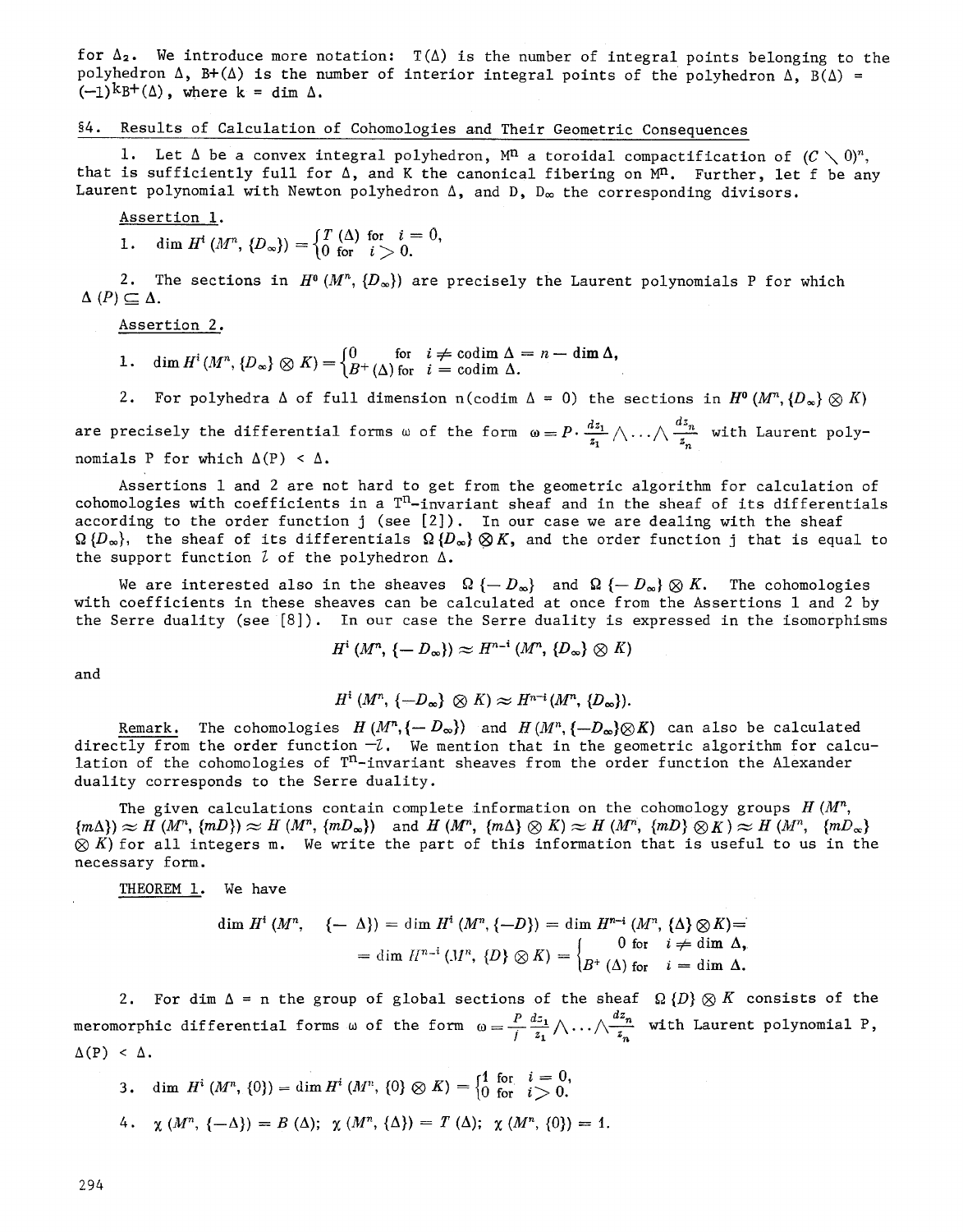Proof. Part 1 follows from Assertion 2 and the Serre duality. Part 2 follows from Assertion 2 and the explicit specification of an isomorphism of the sheaves  $\Omega$  { $D_{\infty}$ }  $\otimes$  K and  $\Omega$ {D} $\otimes$ K. Part 3 is a particular case of Part 1 for the trivial divisor {0}. In Part 4 the Euler characteristics of the sheaves  $\Omega$  { $\Delta$ },  $\Omega$  { $-\Delta$ }, and  $\Omega$  {0} are calculated. The first of them is obtained from Assertion I. The two others are obtained from Parts 1 and 3.

2. Corollaries from Elementary Geometry. COROLLARY 1. Let  $\Delta_1$ , ...,  $\Delta_k$  be fixed convex integral polyhedra and  $n_1, \ldots, n_k$  nonnegative integers. Then the number  $T (n_1 \Delta_1 + \ldots$  $+ n_k \Delta_k$ ) of integral points in the polyhedron  $\Delta = n_1 \Delta_1 + ... + n_k \Delta_k$  depends polynomially on  $n_1, \ldots, n_k$ .

Proof. Let M<sup>n</sup> be a toroidal compactification of  $(C \setminus 0)^n$ , that is sufficiently full for the polyhedra  $\Delta_1, \ldots, \Delta_k$ . By the theorem (Part 4)

 $T~(n_1~\Delta_1~+ \dots~+n_k\Delta_k) = \chi~(M^n,~\{n_1\Delta_1+\dots+n_k\Delta_k\}) = \chi~(M^n,~\{\Delta_1\}^{n_1} \otimes \dots \otimes~\{\Delta_k\}^{n_k}).$ 

By the Riemann-Roch theorem (see [8]), the Euler characteristic of the sheaf of sections of the one-dimensional fibering depends polynomially on its Chern class (and on the Chern classes of the variety  $M^n$ ). It remains to observe that the Chern class of the fibering  $\{\Delta_i\}^{n_i} \otimes ... \otimes \{\Delta_k\}^{n_k}$  is equal to  $n_i$ ,  $[\Delta_i] + ... + n_k [\Delta_k]$  and depends linearly on the numbers  $n_1$ , . . .,  $n_k$ .

COROLLARY 2. Under the conditions of Corollary 1 the number  $B(\Delta)$ , which is equal to the number of interior integral points of the polyhedron  $\Delta = n_1 \Delta_1 + ... + n_k \Delta_k$ , multiplied by  $(-1)^{\dim \Delta}$ , depends polynomially on n<sub>1</sub>, ..., n<sub>k</sub>.

<u>Proof</u>. By the theorem (Part 4),  $B(\Delta) = \chi (M^n, \{-\Delta_1\}^{n_1} \otimes ... \otimes \{-\Delta_k\}^{n_k})$ . Corollary 2 now follows from the Riemann--Roch theorem.

From Corollaries 1 and 2 it follows, in particular, that for a fixed polyhedron  $\Delta$  the functions  $T(m\Delta)$  and  $B(m\Delta)$  are polynomials for nonnegative integers m. We extend the definitions of these polynomials  $T(m\Delta)$  and  $B(m\Delta)$  to any integer m.

COROLLARY 3. The polynomials  $T(m\Delta)$  and  $B(m\Delta)$  are interchanged under the involution  $m \rightarrow -m$ , i.e.,  $T(m\Delta) = B(-m\Delta)$ .

Proof. We consider the function  $\chi(m)$  of an integer m defined by the formula  $\chi(m)=\chi$  $(M^n, {\overline{\{\Lambda\}}^m})$ . By the Riemann-Roch theorem this function is a polynomial. For  $m \geqslant 0$ ,  $\chi(m) =$  $\chi(M^h, {\{\Delta}\}^m) = \tilde{T}(m\Delta).$  For  $m \leq 0$ ,  $\chi(m) = \chi(M^n, {\{-\Delta\}}^{-m}) = B(-m\Delta).$  The corollary is proved. We mention that the proof of this corollary is implicitly based on the Serre duality.

Remark. The assertions of Corollaries 1 to 3 are not new (see  $[11]$ , and also  $[12]$ ). The previous proofs of these assertions were geometric. The connection with algebra (with the Riemann-Roch theorem and the Serre duality) was unknown.

#### LITERATURE CITED

- 1. D. N. Bernshtein, A. G. Kushnirenko, and A. G. Khovanskii, "Newton polyhedra," Usp. Mat. Nauk, 31, No. 3, 201-202 (1976).
- 2. G. Kempf, F. Knudsen, D. Mumford, and B. Saint-Donat, Toroidal Embedding. I, Lecture Notes in Math., No. 339, Springer-Verlag (1973).
- 3. F. Ehlers, Eine Klass complexer Mannigfaltigheiten und die Auflösung einiger isolierter Singularitäten," Math. Ann., 218, 127-257 (1975).
- 4. A.G. Kushnirenko, "The Newton polyhedron and the number of solutions of a system of k equations in k unknowns," Usp. Mat. Nauk, 30, No. 2, 302-303 (1975).
- 5. N. G. Chebotarev, "The 'Newton polyhedron' and its role in the contemporary development of mathematics," in: Collected Works [in Russian], Vol. III, Izd. Akad. Nauk SSSR, Moscow-Leningrad (1950), pp. 47-48.
- 6. A. D. Bryuno, "On power asymptotic behavior of solutions of nonlinear systems," Preprint IPM, No. 51 (1973).
- 7. A.D. Bryuno, Elements of Nonlinear Analysis (Summary of Lectures) [in Russian], Samarkandsk Univ. (1973).
- 8. F. Hirzebruch, Topological Methods in Algebraic Geometry, Springer-Verlag, Berlin-- Heidelberg-New York (1966).
- 9. A.G. Kushnirenko, "The Newton polyhedron and Miinor numbers," Funkts. Anal. Prilozhen., 9, No. 1, 74-75 (1975).